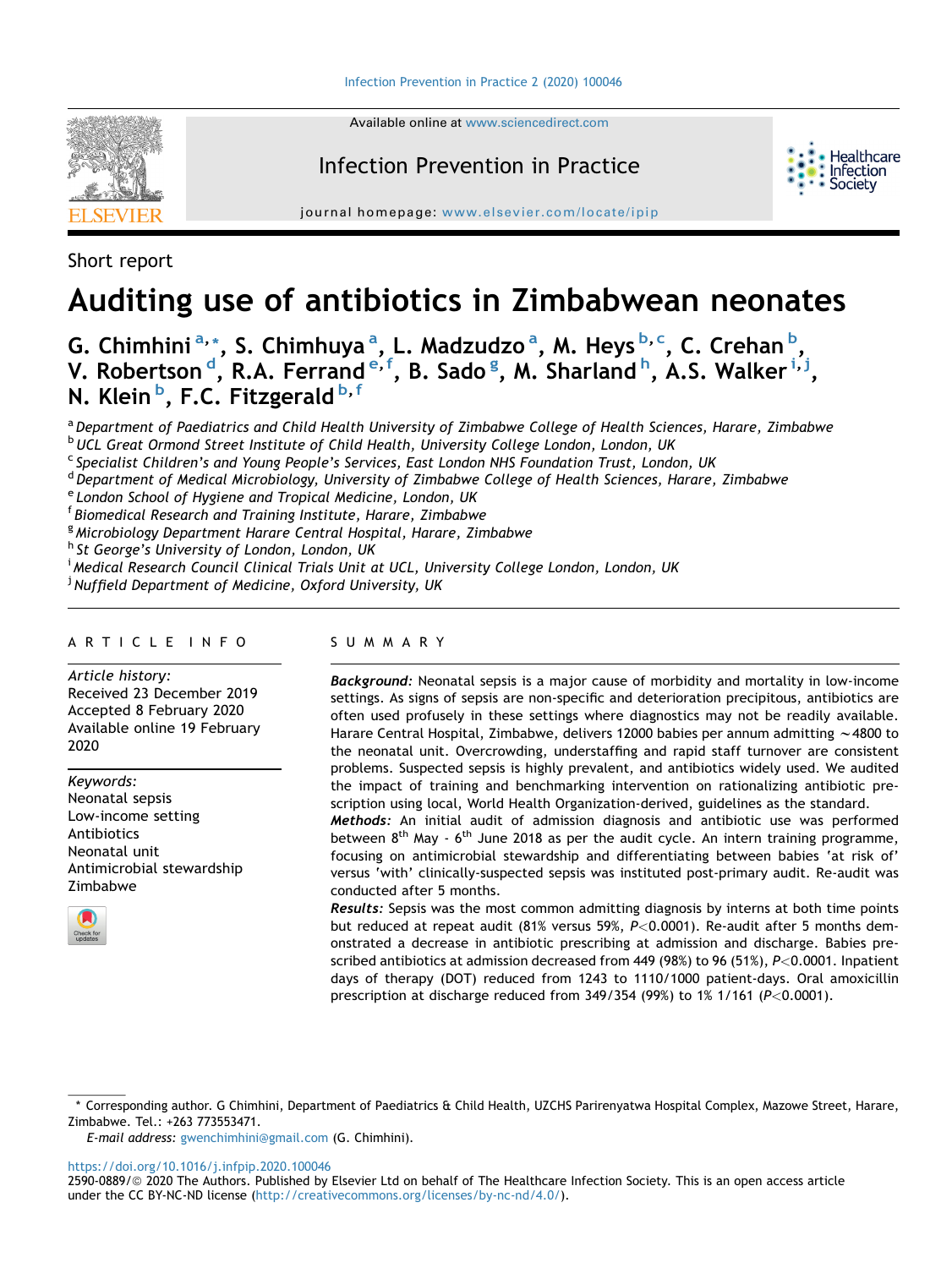Conclusion: A substantial decrease in antibiotic use was achieved by performance feedback, training and leadership, although ongoing performance review will be key to ensuring safety and sustainability.

<sup>©</sup> 2020 The Authors. Published by Elsevier Ltd on behalf of The Healthcare Infection Society. This is an open access article under the CC BY-NC-ND license [\(http://creativecommons.org/licenses/by-nc-nd/4.0/](http://creativecommons.org/licenses/by-nc-nd/4.0/)).

# Introduction

The World Health Organization (WHO) estimates that infection causes  $\sim$  25% of 2.8 million annual neonatal deaths alongside lasting morbidity [\[1](#page-4-0)]. Neonatal hospital-acquired infection (HAI) is a major cause of mortality with rates in low/middle-income countries (LMICs)  $\sim$ 3-20 times higher than elsewhere [\[2\]](#page-4-1). Risks include overcrowding, poor infection control practices and reuse of single-use equipment [\[2\]](#page-4-1). The risk and severity of sepsis mean neonatal units are liable to overuse antibiotics. Clinicians face a difficult choice of balancing the serious risk of sepsis in this vulnerable population with the medium-long term risk of adverse effects associated with antimicrobial use, which include late-onset sepsis, necrotising enterocolitis and gut dysbiosis [\[3](#page-4-2)[,4](#page-4-3)]. Additionally, at a population level, excessive antimicrobial use drives resistance. In Malawi, a review of blood culture isolates over nineteen years (1998–2017) showed an increase in resistance to all first-line antimicrobials from 7% to 68% in babies <60 days old [\[5\]](#page-4-4). This is especially worrying in LMICs where second- and third-line antimicrobials may be inaccessible.

Neonatal sepsis is challenging to diagnose particularly where laboratory diagnostics are lacking. Clinical features of neonatal sepsis are non-specific and clinical diagnostic algorithms such as the WHO-recommended Integrated Management of Childhood and Neonatal Illness (IMNCI) [[6](#page-4-5)] algorithm maximises sensitivity over specificity. Antimicrobial stewardship programs are crucial, but often neglected, intervention for neonatal units in LMICs with limited access to second/third line antimicrobials. The optimal antimicrobial stewardship approach for neonates in LMICs is uncertain-a balance must be struck between prompt administration of antibiotics to prevent sepsis-related mortality on one hand, with minimizing individual side effects and preserving population-level therapeutic efficacy (i.e. reducing unnecessary usage) on the other. Simple tools such as audit, training and benchmarking may be useful in safely rationalising antibiotic prescription without excessive cost.

# Local problem

Harare Central Hospital (HCH), a public sector hospital in Zimbabwe, delivers 12000 babies per year. The 100-cot neonatal unit runs at  $100-140%$  capacity and accepts nationwide surgical referrals. Overcrowding and understaffing are constant issues, as is the rapid turnover of staff, in particular, medical interns who frequently have minimal prior neonatal experience. Sepsis is a frequent admitting diagnosis, and there is a high level of concern about HAIs (a recent Klebsiella outbreak had a 30% case fatality rate), in combination with a slow turnaround time for blood culture results. Although there were hard copy guidelines for first/second-line antibiotics on the ward, these were often not used. There was no formal antimicrobial stewardship programme prior to this audit. Microbiology facilities for processing blood cultures are onsite in a different building. Blood cultures are processed manually using locally manufactured media, with limited isolate identification/susceptibility testing depending on consumable availability. Results are retrieved from the laboratory daily by intern doctors but delays are frequent. We believed antibiotic prescription rates were likely to be high and duration prolonged. In the context of severe resource constraints, any quality improvement approaches should be simple and inexpensive, utilising existing resources where possible.

We aimed to audit antibiotic use and admission diagnoses before and after performance feedback and training interventions at HCH neonatal unit.

## Methods

A simple audit cycle was planned with feedback, education and training by senior staff as the main intervention. The standards used were local guidelines based on WHO IMNCI guidelines [[6\]](#page-4-5) for management of suspected sepsis and included risk factors and symptoms (Supplementary Table 1). Firstline antibiotics for suspected sepsis were intravenous ampicillin or benzylpenicillin plus gentamicin. There was no indication within local guidelines for oral amoxicillin at any point.

#### Measurement

Baseline assessment consisted of a prospective audit of all admissions to the neonatal unit between 8<sup>th</sup> May-6<sup>th</sup> June 2018 [\[7\]](#page-4-6). There were no specific exclusion criteria. Admitting diagnoses (as documented by the admitting intern), vital signs, examination and investigation findings and type and duration of antimicrobial therapy were recorded. Babies could have multiple diagnoses e.g. prematurity and respiratory distress. Timing of microbiological investigations carried out (e.g. pre/ post antibiotics), results and time to receipt of positive results were documented. For longer admissions, recurrent episodes of suspected sepsis and antibiotic use were documented. Participants were followed to the earliest of death, discharge, or loss to follow up. A single researcher collected anonymised data from contemporaneous clinical records using REDCap (Vanderbilt University, version 4.0.2) [\[8\]](#page-4-7). These data were collected as a baseline assessment prior to a large-scale quality improvement study, introducing an Android application (Neo-Tree [[9\]](#page-5-0)) as a digital quality improvement system. The antimicrobial prescription rates were so high that the interventions described below were instigated prior to NeoTree commencement.

#### Intervention

Audit results were fed back to unit staff and hospital executive (August 2018) after which training/education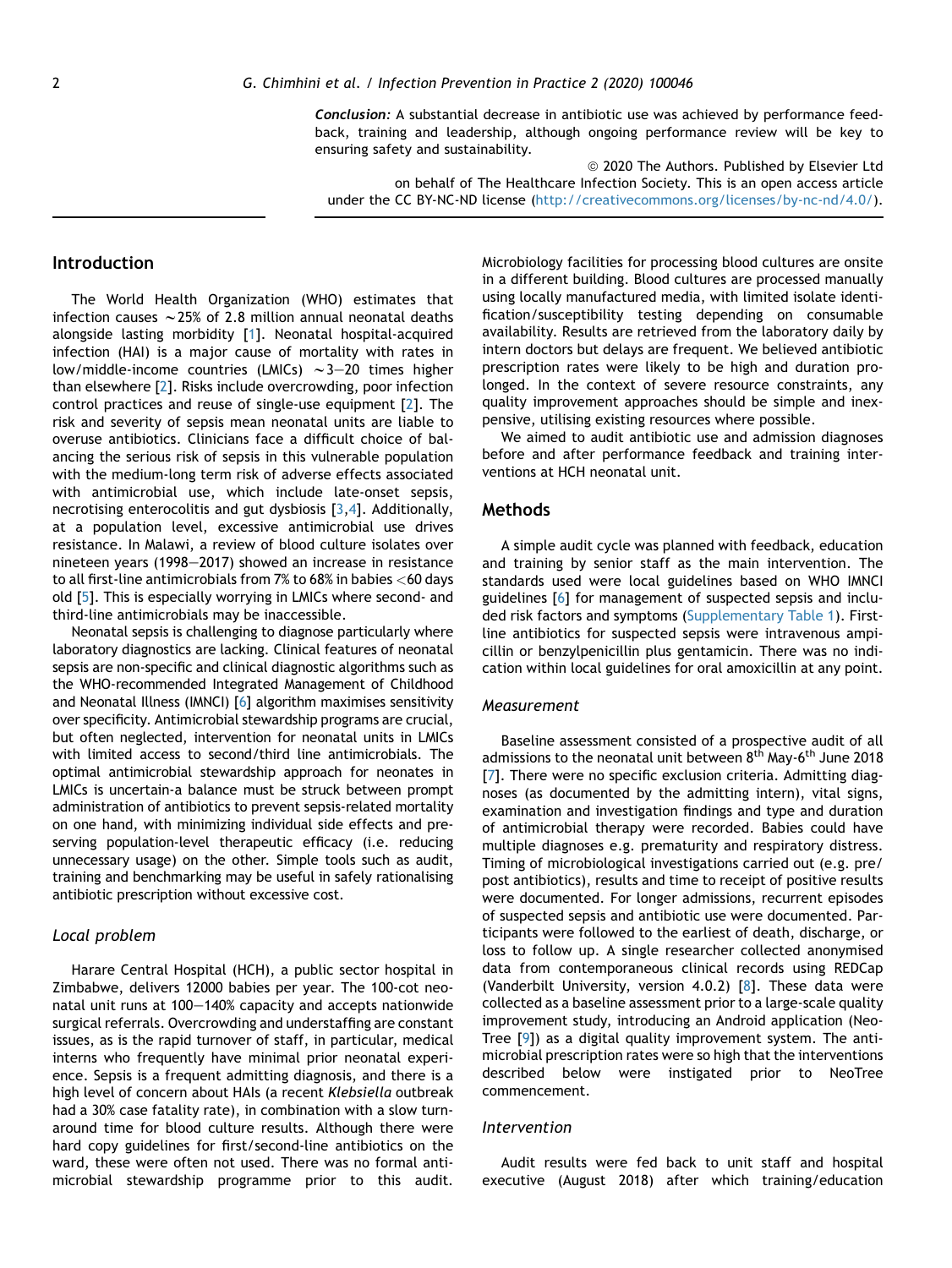|                                               | Initial audit                                                 |     |             | Repeat audit                                                  |    |              | P*       |
|-----------------------------------------------|---------------------------------------------------------------|-----|-------------|---------------------------------------------------------------|----|--------------|----------|
|                                               | Number of patients (unless Percentage<br>otherwise specified) |     | <b>IQR</b>  | Number of patients (unless Percentage<br>otherwise specified) |    | <b>IQR</b>   |          |
|                                               | $n = 459$                                                     |     |             | $n = 189$                                                     |    |              |          |
| Female                                        | 225                                                           | 49  |             | 79                                                            | 42 |              | 0.10     |
| Birth weight in kg                            | 2.8                                                           |     | $2 - 3.4$   | 2.9                                                           |    | $2.3 - 3.25$ | 1.00     |
| Inborn                                        | 369                                                           | 80  |             | 153                                                           | 80 |              | 1.00     |
| Caesarean section                             | 115                                                           | 25  |             | 48                                                            | 25 |              | 1.00     |
| Most common diagnoses at admission by interns |                                                               |     |             |                                                               |    |              |          |
| Hypoxic ischaemic<br>encephalopathy           | 71                                                            | 15  |             | 42                                                            | 22 |              | 0.05     |
| Meconium exposure/<br>aspiration              | 95                                                            | 21  |             | 28                                                            | 15 |              | 0.08     |
| Prematurity $(<$ 37 weeks)                    | 133                                                           | 29  |             | 56                                                            | 29 |              | 0.92     |
| Respiratory distress                          | 207                                                           | 45  |             | 90                                                            | 47 |              | 0.60     |
| Sepsis                                        | 371                                                           | 81  |             | 111                                                           | 59 |              | < 0.0001 |
| Known maternal HIV<br>infection               | 60                                                            | 13  |             | 26                                                            | 14 |              | 0.90     |
| Outcomes                                      |                                                               |     |             |                                                               |    |              |          |
| Discharged home                               | 361                                                           | 79  |             | 161                                                           | 84 |              | 0.08     |
| Died                                          | 95                                                            | 20  |             | 26                                                            | 14 |              | 0.05     |
| Transferred to another<br>hospital            | 2                                                             | 0.4 |             | 0                                                             | 0  |              | 1.00     |
| Unknown                                       |                                                               | 0.2 |             | $\frac{2}{2}$                                                 |    |              | 0.20     |
| Duration of admission in<br>days (median)     | 3                                                             |     | $2.0 - 6.0$ |                                                               |    | $1.0 - 4.3$  | < 0.0001 |

Characteristics and outcome of 650 babies admitted to Harare Central Hospital at initial and repeat audit

\* Fisher's Exact Test, t-test or Wilcoxon rank-sum test.

<span id="page-2-0"></span>Table 1

interventions were instigated. Specific contextual elements considered in intervention design were the inexperience of interns in managing neonates rendering training/education key implementation tools and the potential for utilizing existing unit meetings to disseminate learning. Additionally, babies were admitted by intern doctors and reviewed by a senior paediatrician the following day, allowing rapid feedback on adherence to guidelines.

Subsequent training over three months for interns and nurses occurred. Firstly, a unit induction session by consultants for interns on antimicrobial guidelines for neonates was introduced. This was consolidated at weekly unit meetings of nursing and medical staff, disseminating key messages from the preliminary audit such as discontinuing the empiric prescription of 'prophylactic' oral amoxicillin on admission for babies not on intravenous antibiotics and at discharge. Neonatal sepsis guidelines for first-line and second-line antibiotics were displayed on the unit. Finally, antimicrobial stewardship consultant-led ward-rounds were introduced, which reinforced differentiating between babies 'at risk of' versus 'with' clinically-suspected sepsis, such that asymptomatic babies with one risk factor for sepsis were to be admitted for observation of vital signs for 24 hours before starting antibiotics. Over the course of the three months, discussions during ward meetings included clarification of criteria for starting patients on antibiotics, frequency of observation over 24 hours, discontinuation of antibiotics with negative blood culture results and antimicrobial use for cases with recurring episodes of sepsis or surgical patients transferred in from district neonatal units. Features important for the success of the intervention

were clear messaging and committed leadership from the neonatal consultants and senior nursing staff, combined with the utilization of existing platforms such as the weekly unit meeting and regular teaching ward rounds. There was also nursing capacity and expertise to safely observe untreated babies with one risk factor.

#### Intervention impact

A repeat retrospective audit specifically reviewing antimicrobial prescriptions was conducted from 29th October to 11<sup>th</sup> November 2018 as above. REDCap data dictionaries for initial/repeat audit are included in Supplementary Material. A sample size of 138 would be needed at each audit to detect a decrease in prescription rates from 95% to 85% with 80% power (two-sided alpha= $0.05$ ). Other than the training as described above, no other interventions or changes to practice were instigated between audits, meaning observed outcomes were likely due to the training. Unfortunately, laboratory resource constraints meant that at repeat audit, culture results were not consistently available.

#### Analysis

Data were analysed in R Studio (Version 3.3.3) [[10\]](#page-5-1). Characteristics between audits were compared using chi-squared tests and t-tests for categorical and continuous variables respectively. Inpatient and total days of therapy were calculated to assess antibiotic exposure [\[11](#page-5-2)]. The manuscript was prepared using the SQUIRE template [[12\]](#page-5-3).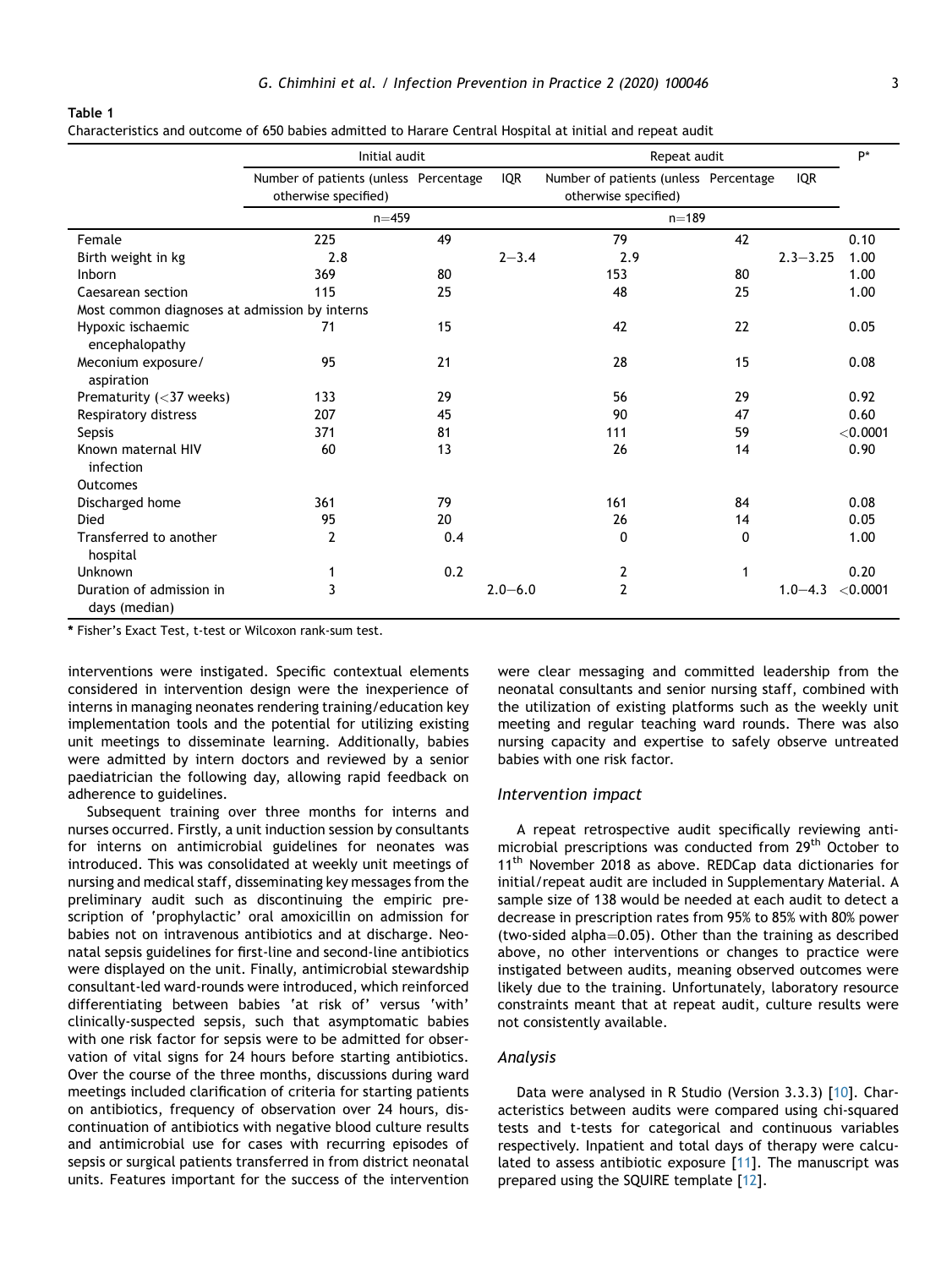#### **Fthics**

The study was approved by the Harare Central Hospital Ethics Committee (reference HCHEC 250418/48) and University College London Ethics Committee (reference 5019/004). As this was an audit assessing routine clinical care and data were anonymised, the requirement for individual consent was waived. We had no conflicts of interest.

# Results

#### Intervention delivery

This audit cycle took place over six months from baseline assessment to repeat audit, with three months dedicated to the delivery of the training/feedback intervention. The major modification overtime was the move from the formal consultant-led induction training to less formal peer-peer training, but as regular consultant feedback during ward rounds and the weekly unit meetings continued, messaging remained consistent. A further evolution was the shift to retrospective data collection over a shorter timeframe for the repeat audit. This was partly due to earlier than the planned introduction of the NeoTree application, and partly due to staff shortages secondary to nationwide industrial action.

#### Process measures and outcomes

There were 648 babies included, 459 in the primary and 189 in the repeat audit [\(Table 1\)](#page-2-0).

Birth weight, gestational age and the rest of demographics and clinical features were similar in the primary and repeat audit. Sepsis was the most common admitting diagnosis by interns at both timepoints but reduced at repeat audit (81% versus 59%, P<0.0001).

Antibiotic prescription on admission reduced significantly: 449 (98%) versus 96 (51%) respectively, P<0.0001. The most common antibiotics at admission for both timepoints were benzylpenicillin and gentamicin, prescribed to 65% and 67% respectively at primary audit and decreasing to 51% each at reaudit (P<0.0001 for both, Supplementary Table 2). Prescription of oral amoxicillin at admission reduced from 22% to 0%, the largest decrease across all antimicrobials. There was also less divergence from recommended first-line therapy: babies prescribed ceftriaxone at first admission decreasing from 9% to 1.5% ( $P=0.0004$ ). Antimicrobial prescription for admissions that were not sepsis-related, such as macrosomia and safekeeping, decreased from 23/24 (96%) to 1/10 (10%) and 14/14 (100%) to 0/4 (0%) respectively.

Inpatient days of therapy (DOT) reduced from 1243 to 1110/ 1000 patient-days and the median duration of therapy reduced from 6 days (IQR 5-9) to 3 days (IQR 2-5,  $P < 0.0001$ ) when antibiotics were given (Supplementary Table 3). Prescription of seven days of amoxicillin at discharge reduced from 349/354 (99%) to  $1/161$  (1%,  $P<0.0001$ ). There was no evidence that these reductions increased mortality, which occurred in 20% versus 14% of admitted babies across the two audits respectively  $(P=0.05)$ . Data on antimicrobial prescription at admission were available for all babies. Outcome data including DOT were missing for three babies (1/459 (0.2%) at initial and 2/189 (1%) at repeat audit respectively,  $P=0.20$ ).

In the primary audit, blood cultures were taken for 44% (196/445) of those starting antibiotics on admission, of which 65/196 (33%) received results (median time-to-result 6 days, IQR 5-9) (Supplementary Results, Supplementary Table 4). Only 7/196 (4%) cultures sent arrived in time to impact on therapy. There were 75 episodes of subsequent sepsis in 54 (12%) admitted babies with 7/36 (20%) positive cultures leading to treatment modification. Klebsiella pneumoniae/Lactosefermenting coliforms were common pathogens even at admission, all but one of which was resistant to third-generation cephalosporins (Supplementary Figure 1). Minimal culture data were available at repeat audit owing to resource constraints.

# **Discussion**

In summary, sepsis was the most common admitting diagnosis on the neonatal unit and antibiotic use was high even in the absence of sepsis. Antimicrobial usage was reduced by an inexpensive training intervention.

Overall days of antibiotic therapy were higher at both time points than reported data from Chinese neonatal units (380 DOT/1000 patient-days) [[11](#page-5-2)] but lower than Russia (1426 DOT/ 1000 patient-days) [\[13\]](#page-5-4). In general, data on DOT from African neonatal units are lacking, an evidence gap that is important to fill to allow inter-unit comparison and benchmarking to ensure that antimicrobial stewardship interventions are implemented safely and effectively. In high-income settings, reduced antibiotic usage secondary to effective stewardship has safely reduced consumption without adversely impacting mortality despite neonatal vulnerability to sepsis [[3,](#page-4-2)[14](#page-5-5)]. Timely blood culture feedback has also been shown to reduce the duration of therapy [[15\]](#page-5-6). Although our unit has microbiological diagnostics onsite (unusual for LMICs), it is still vulnerable to laboratory supply and staffing shortages as experienced by other units [\[16](#page-5-7)]. Only 44% of babies commenced on antibiotics for suspected sepsis in the preliminary audit had a blood culture taken, and feedback of results was too slow for clinical relevance, meaning asymptomatic babies may have continued antibiotics longer than necessary.

Although our data must be interpreted cautiously due to some differences between the initial and repeat audit methodology, we observed a marked reduction in antimicrobial prescribing on our neonatal unit with simple, inexpensive methods of training, feedback and focusing on stewardship during ward-rounds. Initially, there was a prolific prescription of antimicrobials, both for babies with risk factors and/or clinical signs of sepsis, but also for diagnoses that would not usually merit antimicrobial treatment. In our unit differentiating babies with signs of sepsis who merited treatment, and those asymptomatic babies with only one risk factor who could be admitted for observation was a major feature in the training for interns and was also reinforced during wardrounds, which may have impacted on the rate of documentation of 'sepsis' at admission. Another feature of training emphasized that there was minimal evidence for 'prophylactic' or empiric antibiotics (amoxicillin) at discharge for neonates admitted to the unit.

Finally, perhaps the most effective part of the audit was the process of feedback alone. We are continuing to benchmark our progress monthly, a process that has been used to good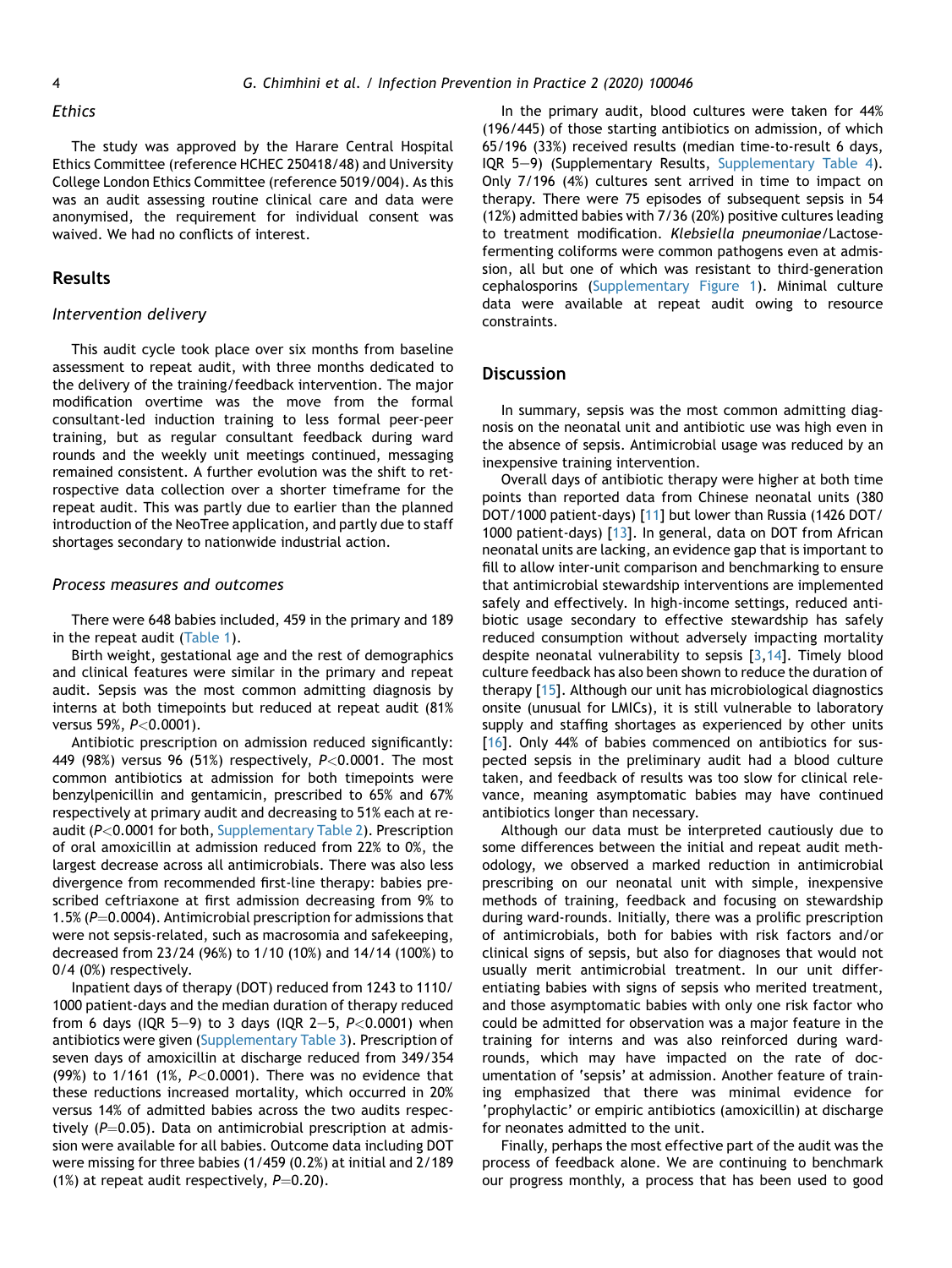effect in high- and low-income settings [[11](#page-5-2)]. In particular, we are monitoring antibiotic prescription in babies who should be getting antibiotics to ensure we were not being overly conservative, withholding this crucial therapy inappropriately. Attaining a safe balance to ensure babies who needed antibiotics receive them promptly while protecting those who do not will be a challenging ongoing process.

#### Limitations

The limitations in this audit cycle were the prospective versus retrospective methods used in the first and second audit respectively, and the smaller sample size in the re-audit. The retrospective re-audit was used specifically to review antimicrobial use on the unit prior to a large-scale quality improvement project due to be initiated in the unit (use of NeoTree, a tablet-based digital quality improvement system with decision support [[9](#page-5-0)]). It was limited to retrospective as opposed to prospective data collection due to staff shortages secondary to industrial action. Consequently, the borderline differences in mortality and admission duration between groups should be interpreted with caution. However, the differences in antimicrobial prescription rates pre/postintervention are substantial  $(99\% - 1\%, P < 0.0001)$ , and unlikely to be explained by the difference in methods alone. Finally, we do not have follow-up data post-discharge so are unable to assess medium/long-term mortality.

In terms of generalizability, our context of having a doctorled service with frequent consultant presence on the ward to reinforce training may not be replicable in other LMIC settings. We also had nursing and spatial capacity to admit babies for observation if they had only one risk factor. However, the fact that this audit was conducted over a relatively short period, in challenging circumstances and with no additional funding for the training and education intervention, may encourage others in low-income, high-pressure settings and provide a benchmark, as well as demonstrating that simple interventions can still be effective.

# Conclusion

We achieved a substantial decrease in antibiotic use with inexpensive interventions. For a low-resource hospital, the potential cost savings are also important and merit further assessment. High antibiotic use can be reduced by performance feedback, training and leadership although ongoing performance review will be key to ensuring safety and sustainability.

# Conflicts of interest

We have no conflicts of interest.

# Funding

Funded by the Healthcare Infection Society (reference SRG 2018 02 004). FF is supported by the Academy of Medical Sciences, the funders of the Starter Grant for Clinical Lecturers scheme and UCL Great Ormond Street NIHR Biomedical Research Centre. RAF is funded by the Wellcome Trust. VJR is funded by CDC-PEPFAR. ASW is supported by core support to

the MRC Clinical Trials Unit [MC\_UU\_12023/22] through a concordat with the Department for International Development, and the Oxford NIHR Biomedical Research Centre; and is an NIHR Senior Investigator. The views expressed are those of the author(s) and not necessarily those of the NHS, the NIHR, the Department of Health or PHE.

#### Author contribution

Study concept and design; GC,SM,MH,CC,VR,RAF,MS,ASW, NK,FCF. Data Collection ; GC,SC,LM,BS.FCF. Data Analysis : VR,ASW,RAF,FCF. Preliminary Draft: GC,ASW,RAF,NK,FCF. Final Draft ; All Authors.

#### Acknowledgements

We are grateful to the staff, infants and their families at Harare Central Hospital, Dr Christopher Pasi and Matron Dade Pedzisai for their support.

# Appendix A. Supplementary data

Supplementary data to this article can be found online at <https://doi.org/10.1016/j.infpip.2020.100046>.

# <span id="page-4-0"></span>References

- [1] [Fitchett EJ, Seale AC, Vergnano S, Sharland M, Heath PT, Saha SK,](http://refhub.elsevier.com/S2590-0889(20)30010-X/sref1) [et al. Strengthening the Reporting of Observational Studies in](http://refhub.elsevier.com/S2590-0889(20)30010-X/sref1) [Epidemiology for Newborn Infection \(STROBE-NI\): an extension of](http://refhub.elsevier.com/S2590-0889(20)30010-X/sref1) [the STROBE statement for neonatal infection research. The Lan](http://refhub.elsevier.com/S2590-0889(20)30010-X/sref1)cet Infectious Diseases  $2016;16(10):e202-13$  $2016;16(10):e202-13$ .
- <span id="page-4-1"></span>[2] [Zaidi AK, Huskins WC, Thaver D, Bhutta ZA, Abbas Z,](http://refhub.elsevier.com/S2590-0889(20)30010-X/sref2) [Goldmann DA. Hospital-acquired neonatal infections in develop](http://refhub.elsevier.com/S2590-0889(20)30010-X/sref2)[ing countries. The Lancet 2005;365\(9465\):1175](http://refhub.elsevier.com/S2590-0889(20)30010-X/sref2)-[88.](http://refhub.elsevier.com/S2590-0889(20)30010-X/sref2)
- <span id="page-4-2"></span>[3] [Makri V, Davies G, Cannell S, Willson K, Winterson L, Webb J,](http://refhub.elsevier.com/S2590-0889(20)30010-X/sref3) [et al. Managing antibiotics wisely: a quality improvement pro](http://refhub.elsevier.com/S2590-0889(20)30010-X/sref3)[gramme in a tertiary neonatal unit in the UK. BMJ Open Quality](http://refhub.elsevier.com/S2590-0889(20)30010-X/sref3) [2018;7\(2\):e000285](http://refhub.elsevier.com/S2590-0889(20)30010-X/sref3).
- <span id="page-4-3"></span>[4] Cotten CM, Taylor S, Stoll B, Goldberg RN, Hansen NI, Sánchez PJ, [et al. Prolonged duration of initial empirical antibiotic treatment](http://refhub.elsevier.com/S2590-0889(20)30010-X/sref4) [is associated with increased rates of necrotizing enterocolitis and](http://refhub.elsevier.com/S2590-0889(20)30010-X/sref4) [death for extremely low birth weight infants. Paediatrics](http://refhub.elsevier.com/S2590-0889(20)30010-X/sref4)  $2009;123(1):58-66.$  $2009;123(1):58-66.$  $2009;123(1):58-66.$  $2009;123(1):58-66.$
- <span id="page-4-4"></span>[5] [Iroh Tam P-Y, Musicha P, Kawaza K, Cornick J, Denis B, Freyne B,](http://refhub.elsevier.com/S2590-0889(20)30010-X/sref5) [et al. Emerging resistance to empiric antimicrobial regimens for](http://refhub.elsevier.com/S2590-0889(20)30010-X/sref5) [pediatric bloodstream infections in Malawi \(1998](http://refhub.elsevier.com/S2590-0889(20)30010-X/sref5)-[2017\). Clinical](http://refhub.elsevier.com/S2590-0889(20)30010-X/sref5) Infectious Diseases  $2019;69(1):61-8$  $2019;69(1):61-8$ .
- <span id="page-4-5"></span>[6] World Health Organization. Integrated management of childhood and neonatal illness. Geneva: World Health Organization; 2012. - Google Search [Internet]. [cited 2020 Jan 18]. Available from: [https://www.google.com/search?client](https://www.google.com/search?client=firefox-b-d&q=World+Health+Organization.+Integrated+Management+of+Childhood+and+Neonatal+Illness.++Geneva%3A+World+Health+Organization+2012)=[firefox-b](https://www.google.com/search?client=firefox-b-d&q=World+Health+Organization.+Integrated+Management+of+Childhood+and+Neonatal+Illness.++Geneva%3A+World+Health+Organization+2012)[d&q](https://www.google.com/search?client=firefox-b-d&q=World+Health+Organization.+Integrated+Management+of+Childhood+and+Neonatal+Illness.++Geneva%3A+World+Health+Organization+2012)=[World](https://www.google.com/search?client=firefox-b-d&q=World+Health+Organization.+Integrated+Management+of+Childhood+and+Neonatal+Illness.++Geneva%3A+World+Health+Organization+2012)+[Health](https://www.google.com/search?client=firefox-b-d&q=World+Health+Organization.+Integrated+Management+of+Childhood+and+Neonatal+Illness.++Geneva%3A+World+Health+Organization+2012)+[Organization.](https://www.google.com/search?client=firefox-b-d&q=World+Health+Organization.+Integrated+Management+of+Childhood+and+Neonatal+Illness.++Geneva%3A+World+Health+Organization+2012)+[Integrated](https://www.google.com/search?client=firefox-b-d&q=World+Health+Organization.+Integrated+Management+of+Childhood+and+Neonatal+Illness.++Geneva%3A+World+Health+Organization+2012)+ [Management](https://www.google.com/search?client=firefox-b-d&q=World+Health+Organization.+Integrated+Management+of+Childhood+and+Neonatal+Illness.++Geneva%3A+World+Health+Organization+2012)+[of](https://www.google.com/search?client=firefox-b-d&q=World+Health+Organization.+Integrated+Management+of+Childhood+and+Neonatal+Illness.++Geneva%3A+World+Health+Organization+2012)+[Childhood](https://www.google.com/search?client=firefox-b-d&q=World+Health+Organization.+Integrated+Management+of+Childhood+and+Neonatal+Illness.++Geneva%3A+World+Health+Organization+2012)+[and](https://www.google.com/search?client=firefox-b-d&q=World+Health+Organization.+Integrated+Management+of+Childhood+and+Neonatal+Illness.++Geneva%3A+World+Health+Organization+2012)+[Neonatal](https://www.google.com/search?client=firefox-b-d&q=World+Health+Organization.+Integrated+Management+of+Childhood+and+Neonatal+Illness.++Geneva%3A+World+Health+Organization+2012)+[Illness.](https://www.google.com/search?client=firefox-b-d&q=World+Health+Organization.+Integrated+Management+of+Childhood+and+Neonatal+Illness.++Geneva%3A+World+Health+Organization+2012)++[Geneva%](https://www.google.com/search?client=firefox-b-d&q=World+Health+Organization.+Integrated+Management+of+Childhood+and+Neonatal+Illness.++Geneva%3A+World+Health+Organization+2012) [3A](https://www.google.com/search?client=firefox-b-d&q=World+Health+Organization.+Integrated+Management+of+Childhood+and+Neonatal+Illness.++Geneva%3A+World+Health+Organization+2012)+[World](https://www.google.com/search?client=firefox-b-d&q=World+Health+Organization.+Integrated+Management+of+Childhood+and+Neonatal+Illness.++Geneva%3A+World+Health+Organization+2012)+[Health](https://www.google.com/search?client=firefox-b-d&q=World+Health+Organization.+Integrated+Management+of+Childhood+and+Neonatal+Illness.++Geneva%3A+World+Health+Organization+2012)+[Organization](https://www.google.com/search?client=firefox-b-d&q=World+Health+Organization.+Integrated+Management+of+Childhood+and+Neonatal+Illness.++Geneva%3A+World+Health+Organization+2012)+[2012.](https://www.google.com/search?client=firefox-b-d&q=World+Health+Organization.+Integrated+Management+of+Childhood+and+Neonatal+Illness.++Geneva%3A+World+Health+Organization+2012)
- <span id="page-4-7"></span><span id="page-4-6"></span>[7] [Benjamin A. Audit: how to do it in practice. BMJ](http://refhub.elsevier.com/S2590-0889(20)30010-X/sref7) [2008;336\(7655\):1241](http://refhub.elsevier.com/S2590-0889(20)30010-X/sref7)-[5.](http://refhub.elsevier.com/S2590-0889(20)30010-X/sref7)
- [8] [Harris PA, Taylor R, Thielke R, Payne J, Gonzalez N, Conde JG.](http://refhub.elsevier.com/S2590-0889(20)30010-X/sref8) [Research electronic data capture \(REDCap\)](http://refhub.elsevier.com/S2590-0889(20)30010-X/sref8)—[a metadata-driven](http://refhub.elsevier.com/S2590-0889(20)30010-X/sref8) [methodology and workflow process for providing translational](http://refhub.elsevier.com/S2590-0889(20)30010-X/sref8) [research informatics support. Journal of Biomedical Informatics](http://refhub.elsevier.com/S2590-0889(20)30010-X/sref8) [2009;42\(2\):377](http://refhub.elsevier.com/S2590-0889(20)30010-X/sref8)-[81](http://refhub.elsevier.com/S2590-0889(20)30010-X/sref8).